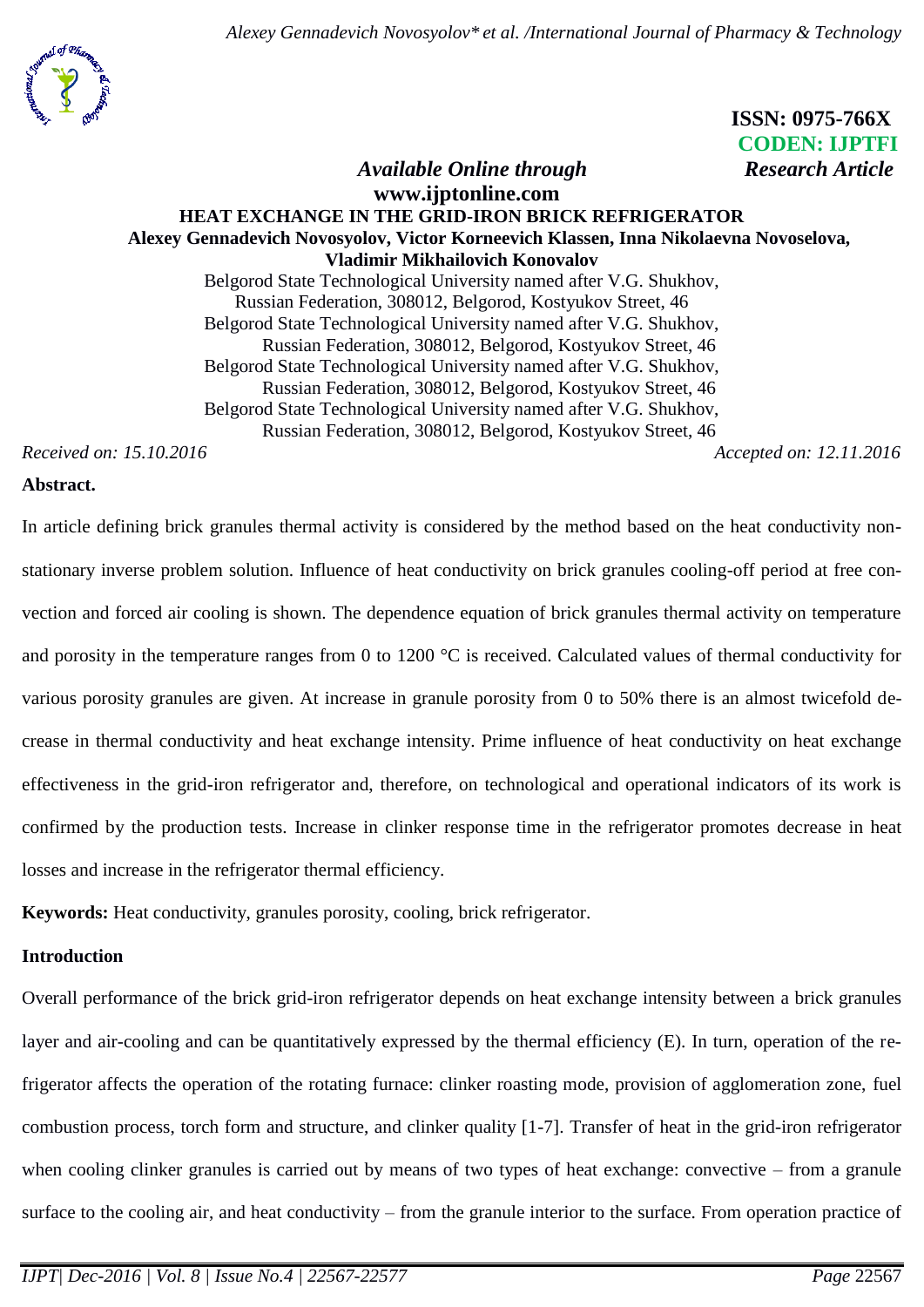the refrigerator it is known that large clinker granules, with a diameter over 50 … 60 mm, can be cooled insufficiently in the refrigerator. It leads to the fact that in the central part of a granule the temperature on escaping the refrigerator, after subdivision, can make about 500 … 600ºС. Elevated temperature leads to padding heat wastes with clinker and excess air, to decrease in efficiency of the refrigerator and, therefore, increase in fuel consumption. Elevated temperature of the granule interior of the large size demonstrates that transfer of heat is insufficiently intensively carried out by heat conductivity. In this regard it is necessary to consider this type of heat exchange in more detail.

#### **Technique of granules thermal conductivity definition**

For defining dependence of brick granules thermal activity on temperature and porosity, the method based on the solution of non-stationary inverse problem of heat conductivity was used. The principle of a method consists in the experimental defining temperature change in two granule points while cooling and model operation of a granule temperature profile with use of these data [8-10].

On the basis of the obtained temperature change data the calculation of a heat flux which equals to change of the granule heat content for a particular time term is performed [11]. Then the granules thermal conductivity of various size and porosity pays off.

The experimental technique was as follows. The brick granule was located in a muffle furnace and heated up to a temperature of 1000 °C in the center, then it was cooled with free convection (F.C.) or forcibly cooling air with a speed of about 2 m/s, the close to traveling speed of air in the grid-iron refrigerator. Temperature when cooling a granule was fixed by means of thermocouples every 30 seconds in two points: in the center  $(t_1)$  and apart half of the radius (t<sub>2</sub>), and surface temperature of a granule (t<sub>3</sub>) – by means of a radiation pyrometer (Fig. 1).

Calculation of thermal conductivity [lambda] when cooling a granule was defined by a formula [12]:

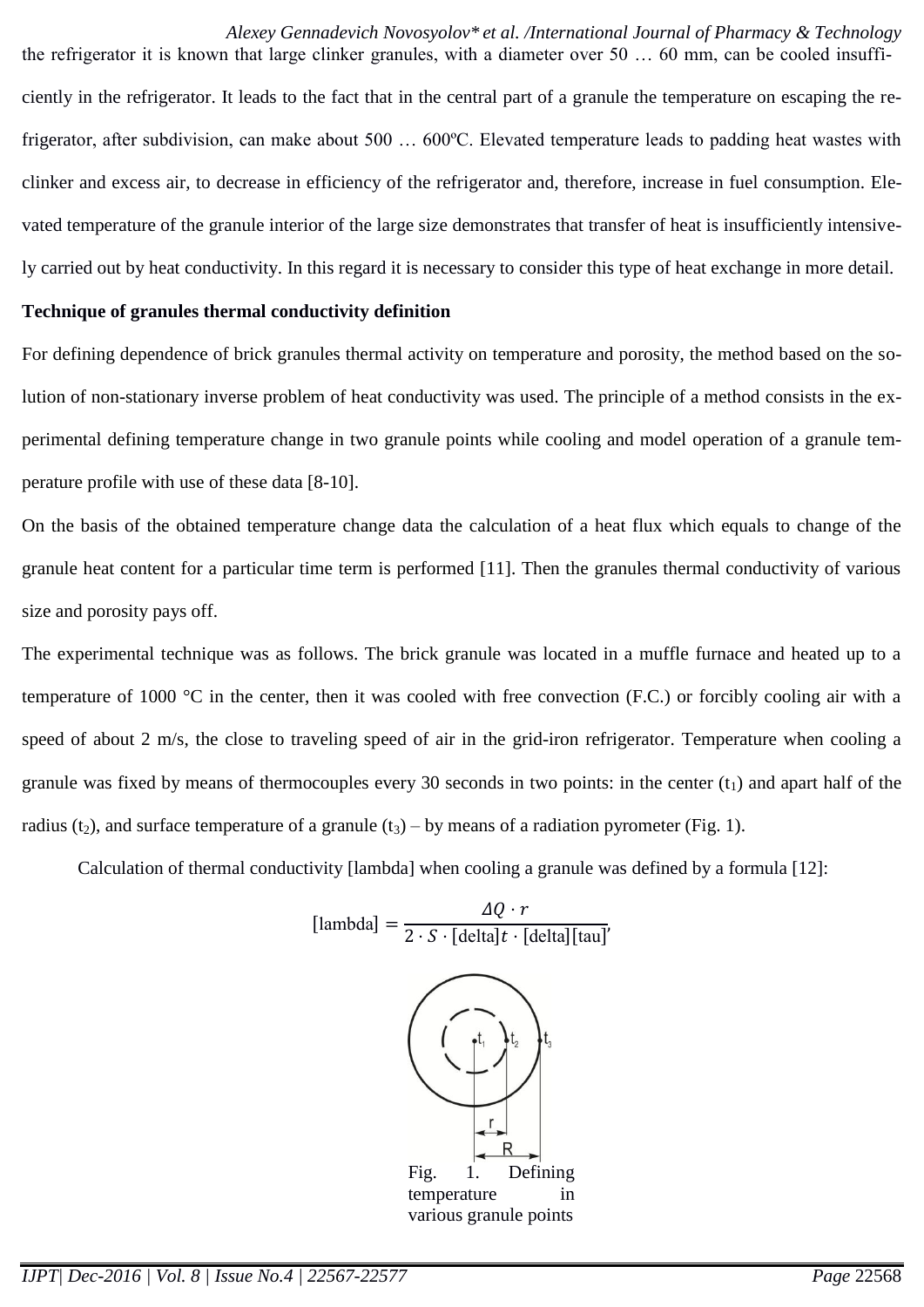*Alexey Gennadevich Novosyolov\* et al. /International Journal of Pharmacy & Technology* where  $[delta]Q - change of granule interior heat content, J, in time [delta] [tau], sec, at temperature change on [del$ ta]t, ºС; S – granule interior surface area, sq.m which radius of *r* equals to distance from the granule center to half of granule radius, m.

For each temperature measurement calculation [lambda] was carried out on a heat flux of Q which passes through the sphere *r* radius limiting the granule interior, surface area of the sphere and to temperature change at a size [delta] t for a particular time term.

Granule interior heat content is defined by a formula [13]:

$$
Q = \frac{4}{3} [\text{pi}] r^3 \cdot [\text{rho}] \cdot c \cdot [\text{delta}] t,
$$

where [rho] – apparent density, kg/m<sup>3</sup>; C – thermal capacity, J / (kg·°C) is defined depending on temperature, [14]. Thus, the technique of defining heat conductivity is based on heat content change of the brick granule interior in various instants calculated by results of the experimental experience of defining temperature in various granule sections.

# **Defining Brick Granules Thermal Activity**

For carrying out researches on defining brick granules thermal activity the clinker of various sizes and porosity which is selected on escaping of the recuperation refrigerator was used. The size of clinker granules changed from 17 to 70 mm. For calculation of granules porosity its density was defined by the weight relation to volume. The volume of granules was calculated on the basis of effective diameter, as well as was defined by amount of the water which is forced out from a vessel at immersion of a granule.

For a granule of each size 4 experiments of temperature change in the center and apart half of radius were made on 3, when cooling. The characteristic of the most representative clinker granules used for defining thermal conductivity is presented in Table 1.

| $\#$           | Diameter of  | Weight of   | Density of        | Porosity of |
|----------------|--------------|-------------|-------------------|-------------|
|                | granules, mm | granules, g | granules, $g/cm3$ | granules, % |
|                | 17           | 5,75        | 1,97              | 40          |
| 2              | 35           | 51,5        | 2,25              | 31          |
| 3              | 41           | 80,3        | 2,21              | 32          |
| $\overline{4}$ | 43           | 93          | 2,13              | 33          |

**Table 1:** Characteristics of brick granules.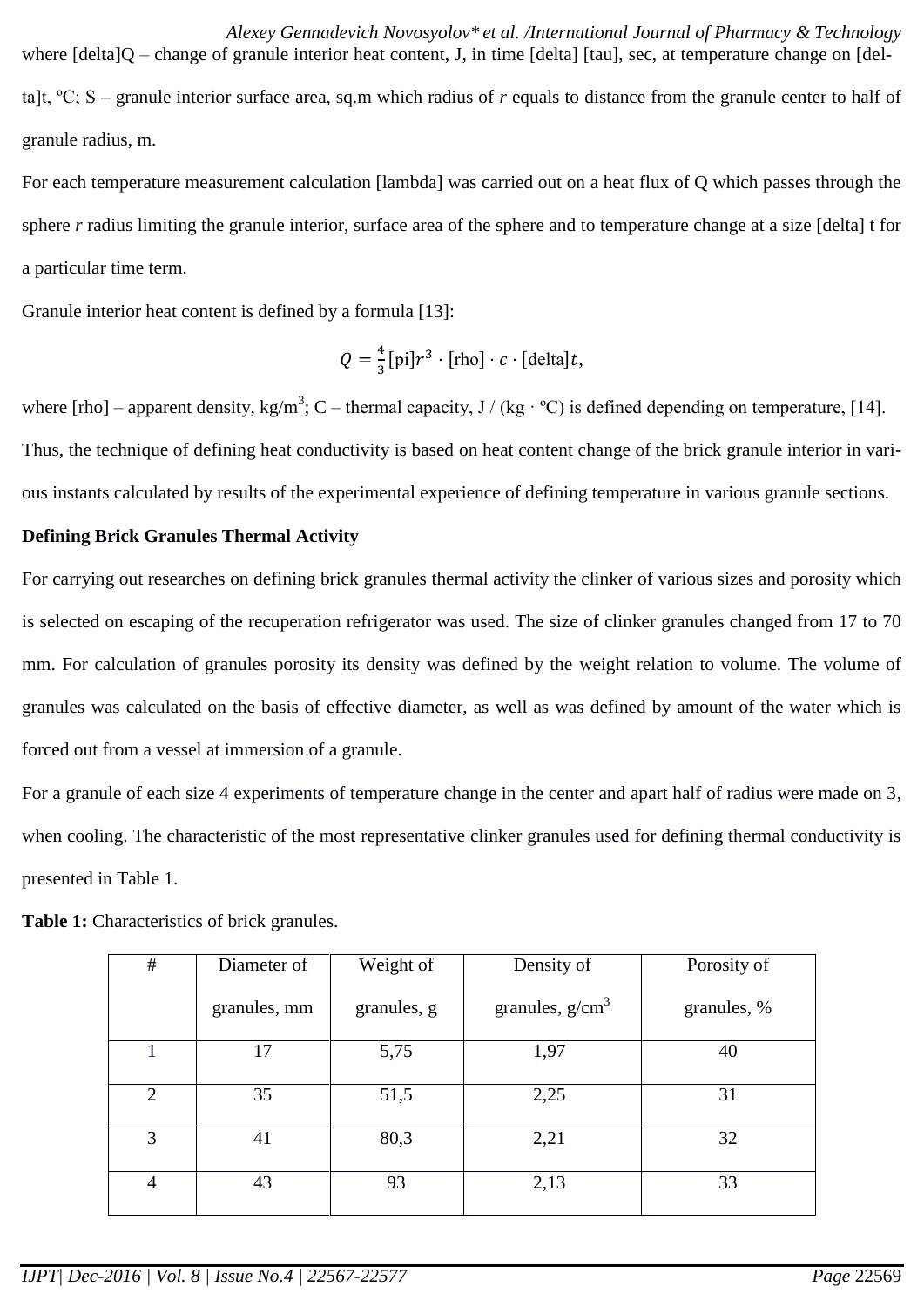| Alexey Gennadevich Novosyolov* et al. /International Journal of Pharmacy & Technology |    |     |             |  |  |  |
|---------------------------------------------------------------------------------------|----|-----|-------------|--|--|--|
|                                                                                       | 60 |     | $\angle 40$ |  |  |  |
|                                                                                       |    |     |             |  |  |  |
|                                                                                       |    | 502 | 2,68        |  |  |  |
|                                                                                       |    |     |             |  |  |  |
|                                                                                       |    |     |             |  |  |  |

From the Table it is visible that at increase in the size of a granule from 17 to 70 mm density increases from 2,1 to 2,68 g/cm<sup>3</sup> and, respectively, its porosity decreases from 40 to 17%.

Let us consider intensity of various size separate granules cooling from temperature of 1000 to 100ºС in the center under conditions of free convection (F.C.) and the forced airing with a speed of about 2 m/s (Fig. 2).



#### **Fig. 2.** Dependence of various size granules temperature on their size and refrigerating conditions

The large brick granule with a diameter of 70 mm cools down to 100°C in the center in 80 minutes at free convection. At the same time temperature in a point apart makes half of granule radius 70ºС, and surface temperature – 40ºС. On cooling of a granule surface up to the temperature 100ºС time twice smaller is needed, i.e. 40 minutes. At the same time temperature equals 195ºС in the granule center.

For a brick granule of the average size – with a diameter of 43 mm, the first cooling time of the granule center from temperature 100ºС at free convection makes 44 minutes. After 44 minutes of cooling the temperature apart half of radius and a surface are equal 80 and 60ºC respectively. Decrease in surface temperature of this granule of 1000 to 100ºС happens in 34 minutes. At the same time the central part of a granule has temperature of 165ºС.

The brick granule with a diameter of 35 mm is cooled to 100°C in the center, at free convection, in 29 minutes. In 29 minutes temperature in a point apart makes half of granule radius - 75°C, surfaces – 55°C. After 22 minutes of cooling temperature on a granule surface reaches 100ºС, and in the center – 170ºС.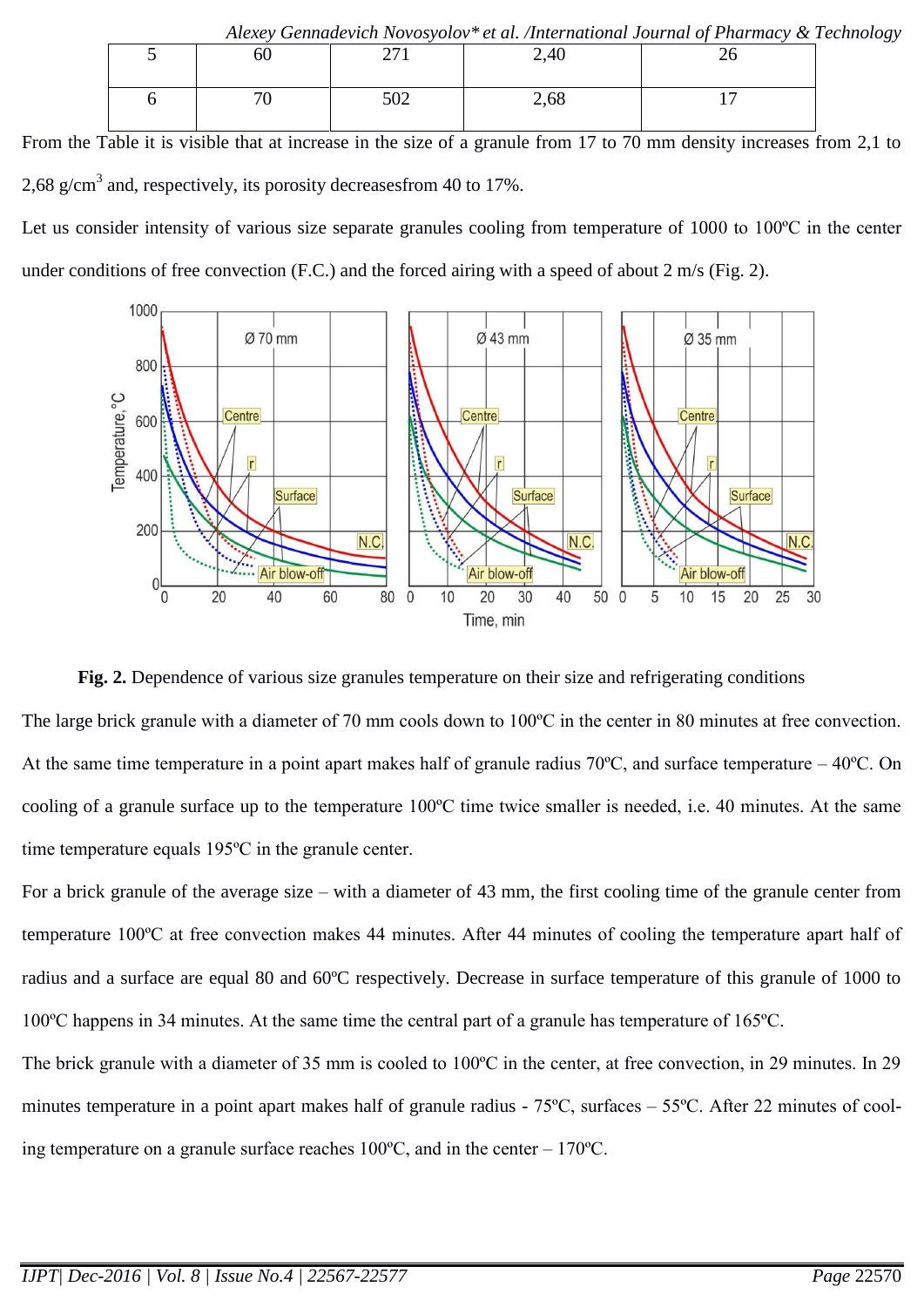**Table 2:** Temperature change in various points of brick granules depending on their size, porosity and refrigerating conditions.

|                           |      | Natural convection                               |                                     |             | Fan blowing |                                       |         |             |        |
|---------------------------|------|--------------------------------------------------|-------------------------------------|-------------|-------------|---------------------------------------|---------|-------------|--------|
|                           |      | Time of                                          | temperature, $\overline{^{\circ}C}$ |             | Time of     | Temperature, <sup>o</sup> C           |         |             |        |
| Diameter, Porosity,<br>mm | $\%$ | cooling<br>from 1000 $^{\circ}$<br>$\mathbf{C},$ | surface                             | $\mathbf r$ | center      | cooling<br>from 1000 $^{\circ}$<br>C, | surface | $\mathbf r$ | center |
|                           |      | mines                                            |                                     |             |             | mines                                 |         |             |        |
|                           |      | 9                                                | 63                                  |             | 100         |                                       |         |             |        |
|                           |      | 10                                               | 55                                  |             | 95          |                                       |         |             |        |
| 17                        | 40   | 20                                               | 30                                  |             | 73          |                                       |         |             |        |
|                           |      | 30                                               | 28                                  |             | 70          |                                       |         |             |        |
|                           |      | 5                                                | 304                                 | 430         | 570         | 5                                     | 110     | 165         | 220    |
| 35                        | 31   | $10\,$                                           | 195                                 | 280         | 360         | $8\,$                                 | 60      | 85          | 110    |
|                           |      | 20                                               | 90                                  | 145         | 185         | $10\,$                                | 33      | 53          | 75     |
|                           |      | 29                                               | 55                                  | 75          | 100         |                                       |         |             |        |
|                           | 32   | 5                                                | 356                                 |             | 690         |                                       |         |             |        |
|                           |      | $10\,$                                           | 213                                 |             | 331         | 5                                     | 125     |             | 383    |
| 41                        |      | 15                                               | 153                                 |             | 236         | $10\,$                                | 51      |             | 139    |
|                           |      | 20                                               | 117                                 |             | 179         | 13                                    | 38      |             | 100    |
|                           |      | 30                                               | 72                                  |             | 123         | 15                                    | 33      |             | 84     |
|                           |      | 40                                               | 52                                  |             | 100         |                                       |         |             |        |
|                           |      | $10\,$                                           | 295                                 | 400         | 530         |                                       |         |             |        |
|                           | 33   | $20\,$                                           | 180                                 | 245         | 308         | 10                                    | $88\,$  | 150         | 200    |
| 43                        |      | 30                                               | 120                                 | 160         | 202         | 14                                    | 60      | 80          | 100    |
|                           |      | 40                                               | 78                                  | 103         | 128         | $20\,$                                | 43      | 55          | $71\,$ |
|                           |      | 44                                               | 60                                  | 80          | 100         |                                       |         |             |        |
|                           | 26   | 10                                               | 287                                 | 424         | 490         | $10\,$                                | 82      | 218         | 306    |
|                           |      | 20                                               | 201                                 | 270         | 300         | 20                                    | 41      | 92          | 120    |
| 60                        |      | 30                                               | 142                                 | 190<br>115  | 213         | 23<br>30                              | 37      | 79          | 100    |
|                           |      | 50                                               | 79                                  |             | 134         |                                       | 33      | 64          | 83     |
|                           |      | 70                                               | 56                                  | 84          | 100         |                                       |         |             |        |
|                           | 17   | 20                                               | 223                                 | 280         | 348         | $20\,$                                | 56      | 133         | 185    |
| 70                        |      | 40                                               | 120                                 | 159<br>106  | 190         | 30                                    | 37      | 80          | 100    |
|                           |      | 60                                               | 74                                  |             | 127         | 40                                    | 31      | $62\,$      | 79     |
|                           |      | $80\,$                                           | 52                                  | 82          | 100         |                                       |         |             |        |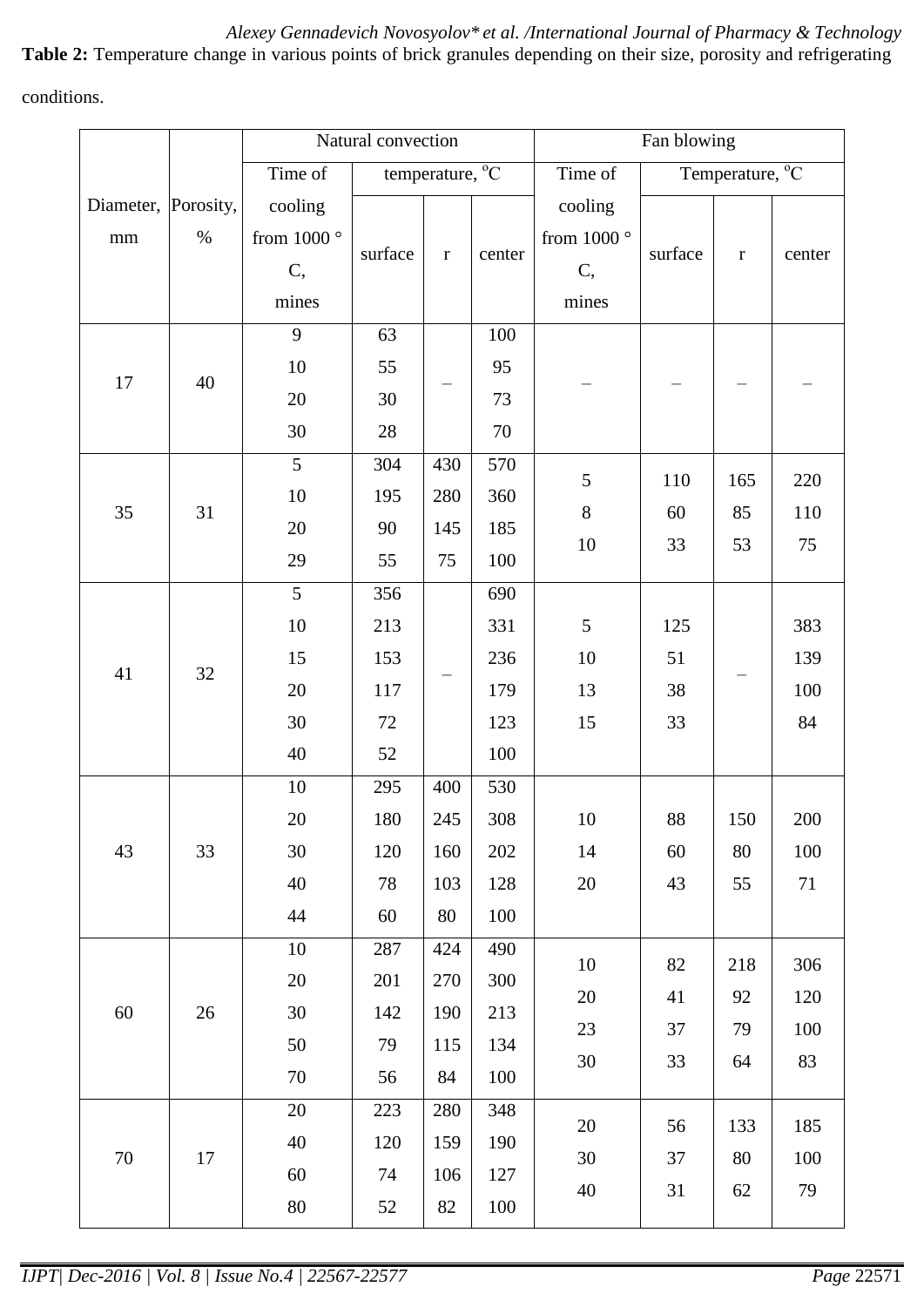Under conditions of the forced cooling the granule with a diameter of 70 mm cools down of 1000 to 100 °C in the center in 33 minutes, with a diameter of 43 mm – in 14 minutes, with a diameter of 35 mm – in 8,5 minutes. The cooling-off period of a surface of these granules to 100ºС makes 10, 8 and 5,5 minutes. At the same time temperature of the center of each granule makes 435, 235 and 155ºS. Graphs of surface temperature of granules from a coolingoff period, at the forced cooling, are characterized by jump of temperature values from 1000 to 160 … 170ºС in a short time frame, about 5 minutes. It demonstrates that heat convection between air-cooling and a granule of clinker proceeds rather intensively. Further cooling of a granule surface slows down in spite of the fact that intensity of an obduv air remains to a constant. Delay of decrease in temperature is bound, first of all, to the fact that on process of cooling of clinker heat conductivity affects. Thus, the limiting stage of cooling of clinker granules in the grid-iron refrigerator is heat conductivity. And more it will affect large granules with a diameter over 50 mm.

temperature change in various points of brick granules in particular instants depending on their amount, porosity and the mode of cooling are presented in Table 2.



On the basis of the experimental data obtained as a result of carrying out an experiment on temperature change in various points of brick granules at their cooling calculations for defining brick granules thermal activity depending on temperature are carried out. Change of granules thermal conductivity maximal (P=40%) and minimum (P=17%) is presented to porosity from temperature in the Figure 3.

Values of thermal conductivity coincide for various refrigerating conditions within an experimental error that testifies to reliability of the experimental data and compliance of a technique of calculations to the proceeding process.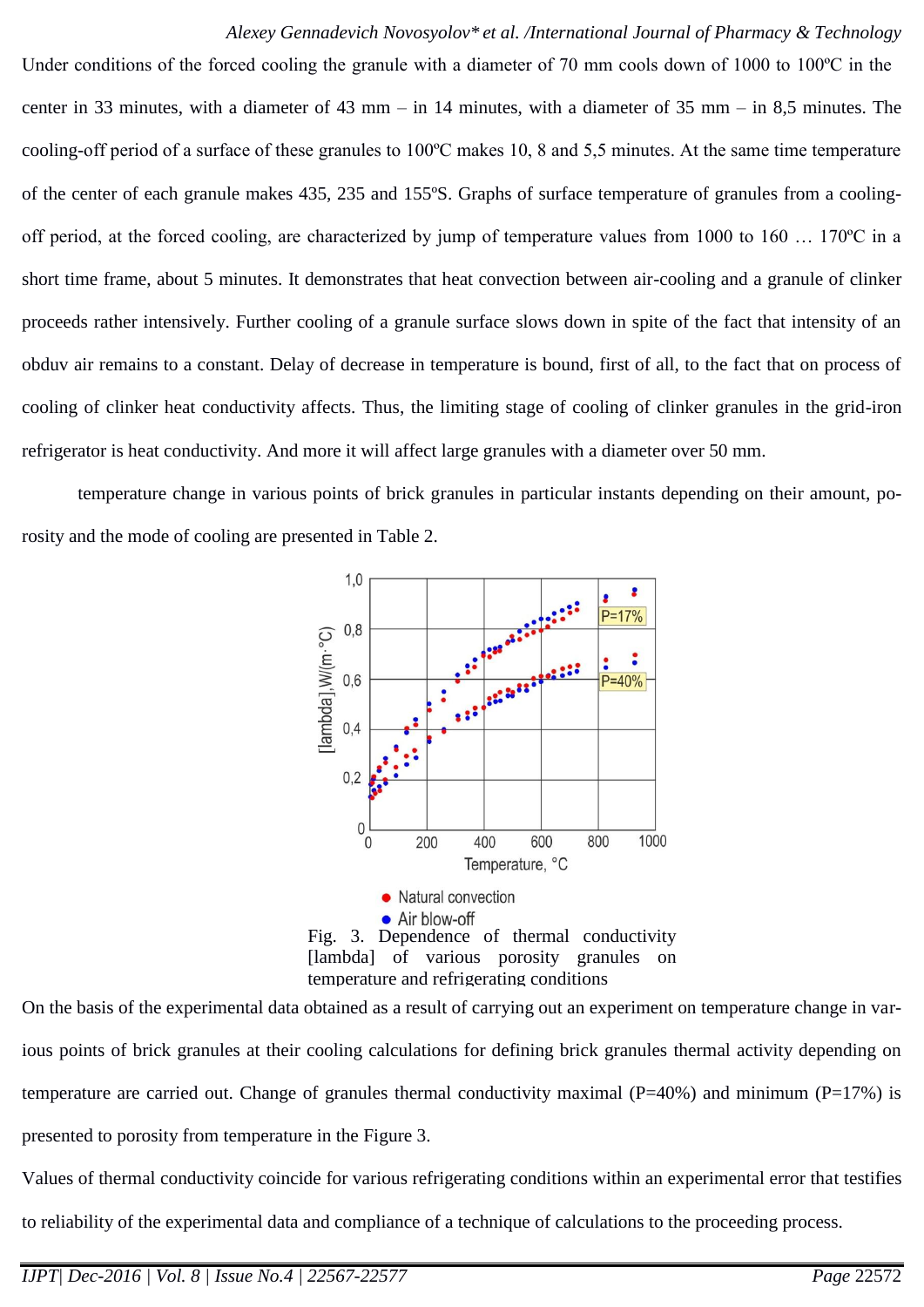*Alexey Gennadevich Novosyolov\* et al. /International Journal of Pharmacy & Technology* For defining thermal conductivity at zero porosity of a brick granule we will use the dependence equation of heat conductivity on porosity [15]:

> lambda  $_p \cdot 100$ lambda ,

where  $\text{Ilambda}[0 - a \text{ granule thermal conductivity porosity of } 0\%, W / (m \cdot {}^{\circ}\text{C})$ ;  $\text{Ilambda}[P - a \text{ granule thermal con-}$ ductivity porosity of P, W / (m  $\cdot$  °C); P – porosity, %.

On experimentally received values of thermal conductivity for granules porosity of 17 and 40% the thermal conductivity for clinker of zero porosity paid off. The values of heat conductivity for a granule of zero porosity received when calculating with use of values of thermal conductivity of a granule porosity of 17% coincide with the values received when using values [lambda] of a granule by porosity of 40%.



Dependence of change of thermal conductivity [lambda] on temperature calculated according to the experimental data for granules by porosity of 17 and 40%, as well as average values of coefficient [lambda] for granules porosity of 0% is presented in the Figure 4.

The received dependence of [lambda] 0 on temperature it is possible to present the equations in the form:

$$
lambda_{0}(t) = a \cdot t^{4} + b \cdot t^{3} + c \cdot t^{2} + d \cdot t + e,
$$

where coefficients: a=-1,04  $\cdot$  10-13; b=7,14  $\cdot$  10-10; c =-1,80 $\cdot$ 10-6; d=2,13 $\cdot$ 10-3; e=0,21.

Taking into account that clinker granules, as a rule, always have particular porosity, it needs to be considered when calculating thermal conductivity. Therefore the generalized dependence equation of thermal conductivity on temperature and porosity can be presented as follows: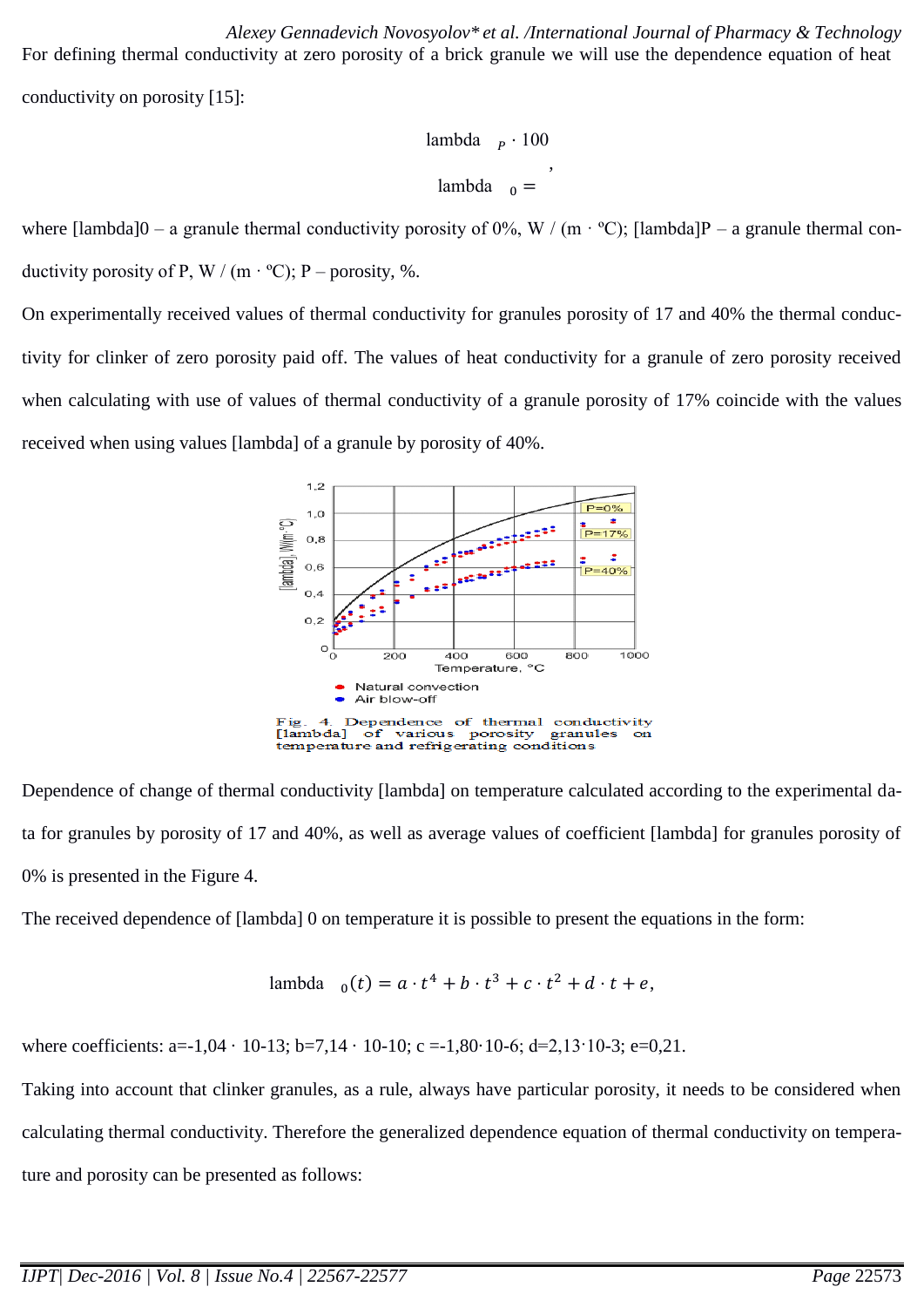*Alexey Gennadevich Novosyolov\* et al. /International Journal of Pharmacy & Technology* [lambda](*t*, *P*) =  $(a \cdot t^4 + b \cdot t^3 + c \cdot t^2 + d \cdot t + e) \cdot \frac{100 - 100}{100}$  $\frac{100-r}{100}$ 

\The values of thermal conductivity depending on temperature for various porosity granules received on such experimental equation can be presented in the form of graphic dependence (Fig. 5). The numerical values of thermal conductivity [lambda] calculated on the equation for various porosity granules are reduced in Table 3.

**Table 3:** Calculated values of granules thermal conductivity for various porosity, W / (m  $\cdot$  °C)

| Temperature, <sup>o</sup> C | Porosity, %    |      |      |      |      |      |  |  |
|-----------------------------|----------------|------|------|------|------|------|--|--|
|                             | $\overline{0}$ | 10   | 20   | 30   | 40   | 50   |  |  |
| 100                         | 0,41           | 0,37 | 0,33 | 0,29 | 0,24 | 0,20 |  |  |
| 200                         | 0,57           | 0,51 | 0,46 | 0,40 | 0,34 | 0,29 |  |  |
| 300                         | 0,71           | 0,64 | 0,57 | 0,50 | 0,42 | 0,35 |  |  |
| 400                         | 0,82           | 0,74 | 0,66 | 0,57 | 0,49 | 0,41 |  |  |
| 500                         | 0,91           | 0,82 | 0,73 | 0,64 | 0,55 | 0,45 |  |  |
| 600                         | 0,98           | 0,88 | 0,79 | 0,69 | 0,59 | 0,49 |  |  |
| 700                         | 1,04           | 0,94 | 0,83 | 0,73 | 0,62 | 0,52 |  |  |
| 800                         | 1,09           | 0,98 | 0,87 | 0,76 | 0,65 | 0,54 |  |  |
| 900                         | 1,12           | 1,01 | 0,90 | 0,79 | 0,67 | 0,56 |  |  |
| 1000                        | 1,15           | 1,04 | 0,92 | 0,81 | 0,69 | 0,58 |  |  |
| 1100                        | 1,17           | 1,06 | 0,94 | 0,82 | 0,70 | 0,59 |  |  |
| 1200                        | 1,19           | 1,07 | 0,95 | 0,84 | 0,72 | 0,60 |  |  |

From the Figure 5 and Table 3 it is visible that with decrease in temperature the thermal conductivity decreases, and, therefore, heat exchange intensity in the low-temperature part of the grid-iron refrigerator, i.e. on cold decreases. Dependence of thermal conductivity on porosity at a constant temperature represents the linear relation (Fig. 6). At increase in porosity up to 50% the thermal conductivity of a granule decreases twice, that is heat exchange intensity will decrease at the same size.



**Fig. 5.** Dependence of thermal conductivity [lambda] **Fig. 6.** Dependence of thermal conductivity [lambda]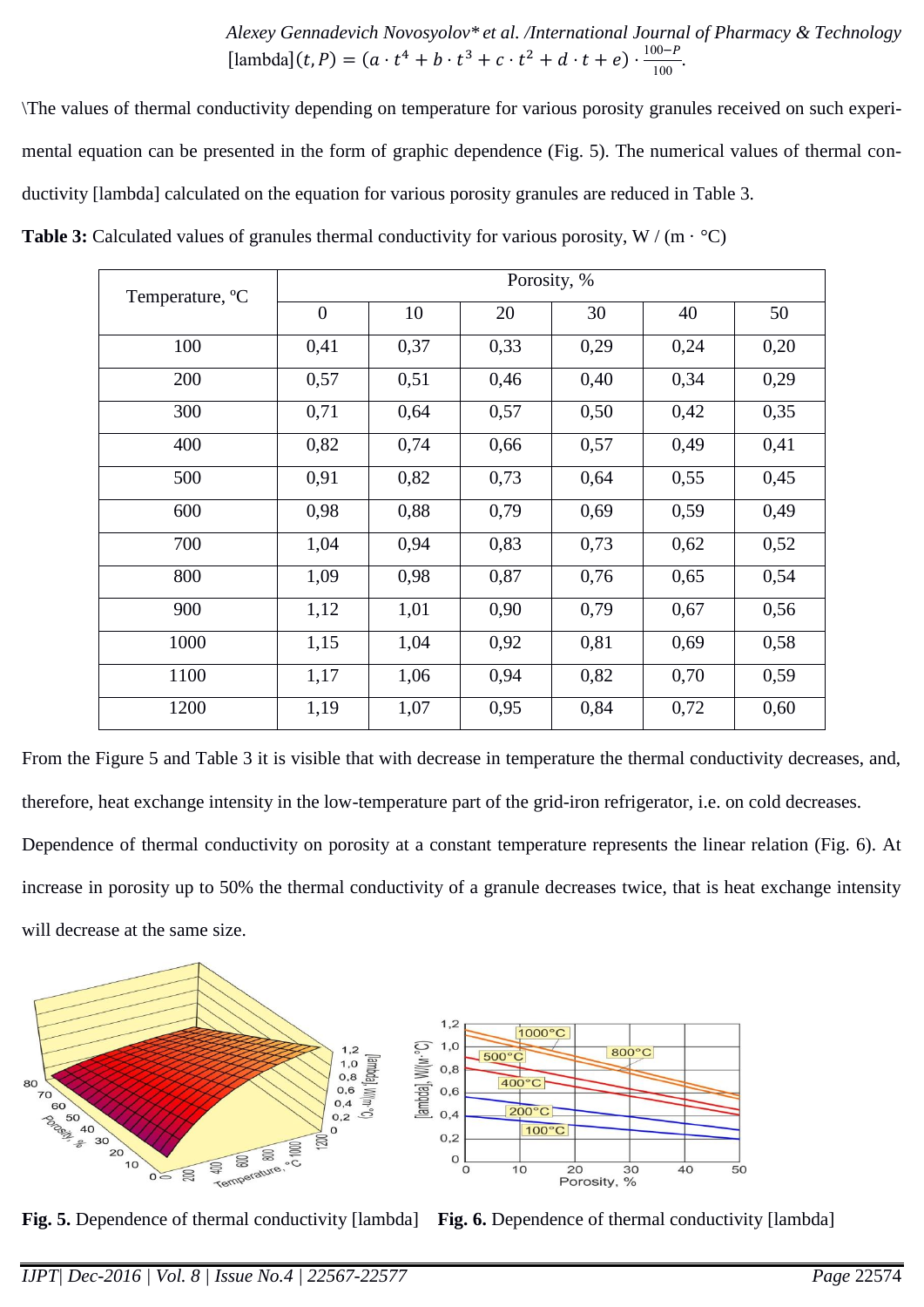*Alexey Gennadevich Novosyolov\* et al. /International Journal of Pharmacy & Technology* of brick granules on temperature and porosity on granules porosity at various temperature

In process of decrease in temperature of clinker granules from 1200 °C there is a decrease in thermal conductivity and, respectively, decrease in heat exchange intensity. Therefore, for more complete cooling of granules it is necessary to increase the volume of the cooling air or a clinker response time in the refrigerator on a cold lattice.

**Table 4:** Functions of the grid-iron refrigerator.

| Parameters                          | Volume            | Mode |      |  |
|-------------------------------------|-------------------|------|------|--|
|                                     |                   |      | 2    |  |
| Clinker cooling-off period          | min               | 17   | 40   |  |
| Volume of an excess air             | $nm^3/kg$ clinker | 1,21 | 0,33 |  |
| Temperature of an excess air        | $^{\circ}C$       | 165  | 110  |  |
| Temperature of the cooled clinker   | $^{\circ}C$       | 170  | 90   |  |
| Heat wastes by the refrigerator     | KJ/kg clinker     | 400  | 118  |  |
| Heat efficiency of the refrigerator | $\%$              | 68   | 91   |  |

Increase in heat exchange intensity in the grid-iron brick refrigerator at increase in time of its stay on a grid-iron lattice (Tab. 4) is confirmed by the production tests. Increase in mean time of stay of clinker in the refrigerator from 17 to 40 minutes promotes decrease in temperature of the cooled clinker on escaping of the refrigerator from 170 to 90 °C. Total losses of heat with clinker and an excess air decreased by 282 kJ/kg of clinker. At the same time heat efficiency of the refrigerator increased from 68 to 90%. Besides, decrease in volume of the cooling and aspiring air led to economy of the electric power.

# **Conclusion**

Thus, the dependence of brick granules thermal activity on temperature and porosity received on the basis of the experimental data, as well as the carried-out production tests demonstrate that heat conductivity, especially if the size over 50 mm coming to the refrigerator of granules exerts decisive impact on heat exchange in the grid-iron refrigerator and effectiveness of its work.

## **Summary**

1. Defining dependence of brick granules thermal activity on temperature and porosity is based on the solution of a non-stationary inverse problem of heat conductivity. The principle of a method consists in the experimental defining temperature change in two granule points: in the center and apart half of radius.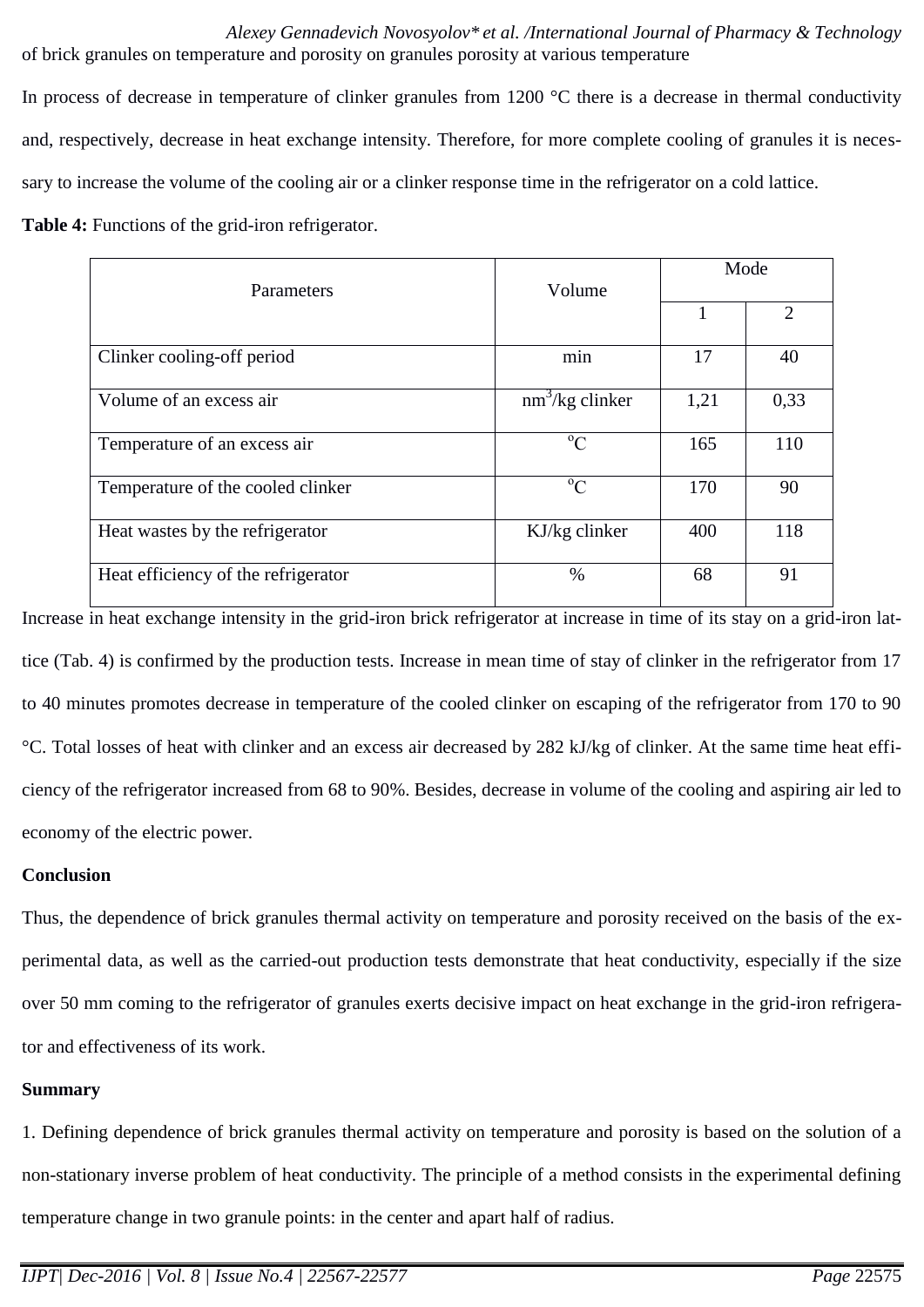2. On the basis of the experimental data by defining temperature change of brick granules when cooling with free convection and airing the granule thermal conductivity changing depending on temperature and porosity is specified. The dependence equation of granules thermal conductivity on these parameters is received.

3. Decrease in temperature of brick granules leads to deterioration in heat exchange at the under temperatures due to decrease of thermal conductivity. Increase in porosity up to 50% reduces a granule thermal conductivity twice. It is established that heat conductivity, especially if the size of the granules coming to the refrigerator over 40 … 50 mm exerts decisive impact on heat exchange in the grid-iron refrigerator and effectiveness of its work.

4. Increase in clinker response time in the refrigerator from 17 to 40 minutes promotes the common decrease in heat losses by 282 kJ/kg of clinker and increase in heat efficiency of the refrigerator from 68 to 90%.

### **Acknowledgments**

Researchers are executed with financial support of the Russian Federal Property Fund within the scientific project # by HK-14-41-08031 r\_ofi\_m.

## **References**

- 1. Klassen, V. K. 2012. Technology and optimization of production of cement. Belgorod, BGTU publishing house, сс: 308.
- 2. Novosyolov, A.G., I.N. Novoselova and I.G. Luginina, 2015. Influence Of The Clinker Cooler And Burning Zone Location Efficiency On The Clinker Microstructure And Activity. International Journal of Applied Engineering Research, 10 (24):45181-45185.URL: [http://www.ripublication.com/Volume/ijaerv10n24.htm.](http://www.ripublication.com/Volume/ijaerv10n24.htm)
- 3. Boasheng, Y. and M. Xiushui, 2012. Using heuristic dynamic programming for optimal control systems burning of cement clinker. Jisuanji gongcheng yu yingyong. 4: 222-224.
- 4. Mersmann, M., 2006. Demand-oriented aeration of a grate cooler's clinker bed to raise the thermal efficiency; part 1: basic considerations. Cement International, 2: 77-82.
- 5. Novoselov, A.G., V. K. Klassen and I. N. Novoselova, 2016. Features of process of clinker heating at change of overall performance of the grid-iron refrigerator. The BGTU bulletin of V. G. Shukhov, 3: 142-147.
- 6. Sylla, H.-M., 1993. Influence of clinker composition and clinker cooling on cement properties. VDZ KONGRESS: 135-145.